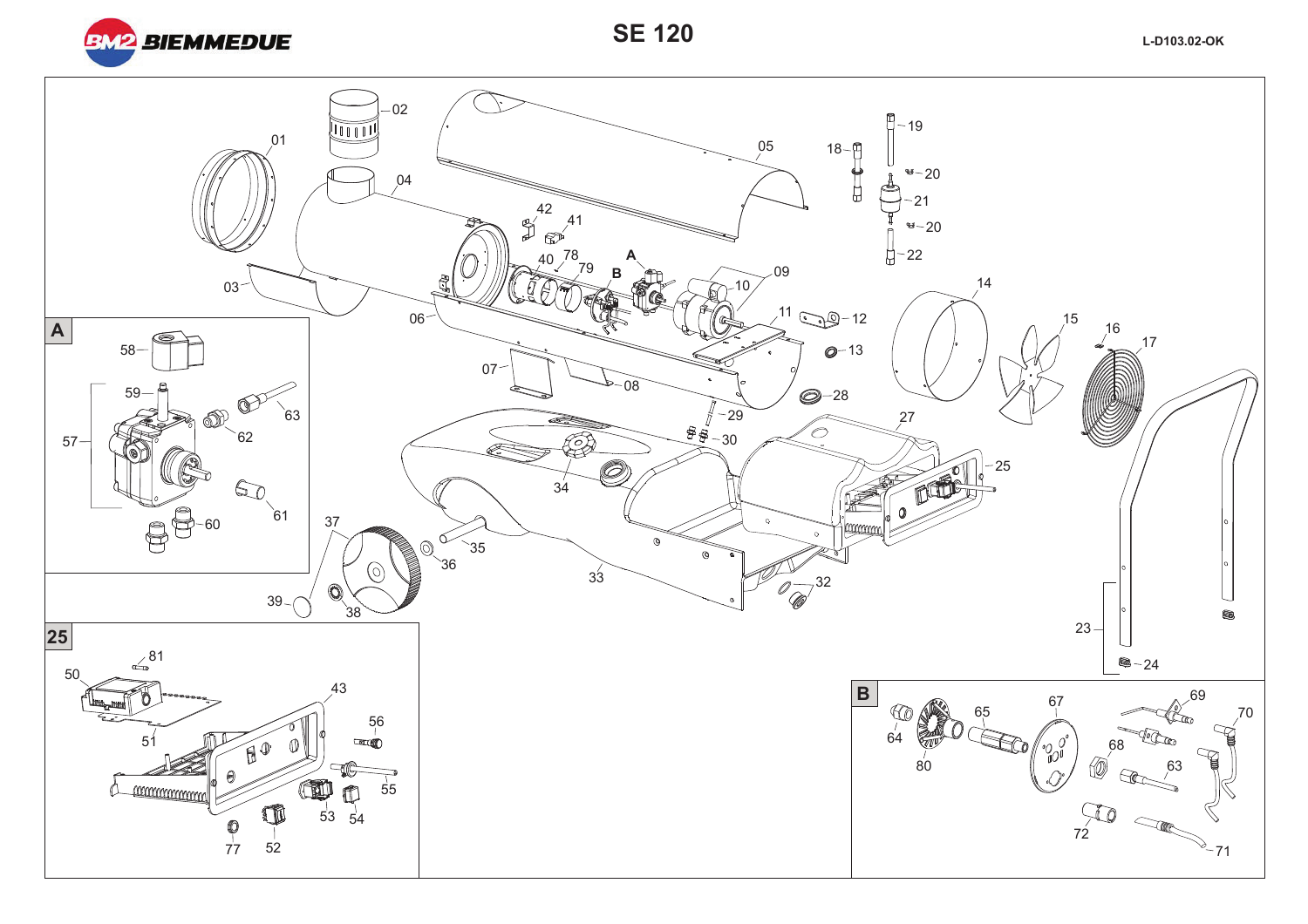

| PL 07/11        |             |                                    | Da N.º serie                     | De No. Serie                  | Von Masch. Nr.           | From S/N                   |  |
|-----------------|-------------|------------------------------------|----------------------------------|-------------------------------|--------------------------|----------------------------|--|
|                 |             |                                    | 20711001                         |                               |                          |                            |  |
| <b>POS</b>      | P/N         | <b>LEGENDA</b>                     | <b>DESCRIZIONE</b>               | <b>DESCRIPTION</b>            | <b>BESCHREIBUNG</b>      | <b>DESCRIPTION</b>         |  |
| 01              | G06075-1006 |                                    | Cono diffusore                   | Embout conique                | Ausblaskonus             | Outlet cone                |  |
| 02              | G06077      | Ø 150                              | Raccordo camino                  | Raccord cheminée              | Schornsteinanschluss     | Chimney fitting            |  |
| 03              | G06079      | $\sim$                             | Pannello isolante                | Panneau d'isolation           | Isolierplatte            | Insulating panel           |  |
| 04              | G06301      | $\sim$                             | Camera di combustione            | Chambre de combustion         | Brennkammer              | Combustion chamber         |  |
| 05              | G06300-1006 | $\sim$                             | Carrozzeria superiore            | Carrosserie sup.              | Karosserie Oberteil      | Upper body                 |  |
| 06              | G06271-1006 |                                    | Carrozzeria inferiore            | Carrosserie Inf.              | Karosserie Unterteil     | Lower body                 |  |
| 07              | G06065-9005 | <b>SX</b>                          | Staffa supporto carrozzeria      | Étrier support carrosserie    | Trägerbügel Karosserie   | Chassis support bracket    |  |
| 08              | G06088-9005 | <b>DX</b>                          | Staffa supporto carrozzeria      | Étrier support carrosserie    | Trägerbügel Karosserie   | Chassis support bracket    |  |
| $\overline{09}$ | E10692      | 200 W - 230V - 50Hz                | Motore                           | Moteur                        | Motor                    | Motor                      |  |
| 10              | E11246      | $6,3 \mu F$                        | Condensatore                     | Condensateur                  | Kondensator              | Capacitor                  |  |
| 11              | G06217      |                                    | Staffa supporto motore           | Étrier support moteur         | Trägerbügel Motor        | Motor support bracket      |  |
| 12              | G06068-9005 |                                    | Supporto cavo elettrico          | Crochet câble d'alimentation  | Halterung Stromkabel     | Power cord support         |  |
| 13              | C30352      | Ø 15mm - Ø22 mm                    | Passacavo                        | Protection cable              | Kabeldurchgang           | Cable protection           |  |
| 14              | G06070-1006 |                                    | Convogliatore aria               | Air collecteur                | Luftkollektor            | Air conveyor               |  |
| 15              | T10207      | Ø 300 18°                          | Ventola                          | Ventilateur                   | Lüfter                   | Fan                        |  |
| 16              | M20412      | U42-182 B                          | Piastrina serraggio              | Plaquette serrage             | Anzugsscheibe            | ock plate                  |  |
| 17              | P30165      |                                    | Griglia aspirazione              | Grille aspiration             | Ansauggitter             | Inlet grill                |  |
| 18              | 140328      | $L = 300$ mm - $1/4" FF$           | Tubo gasolio flessibile          | Flexible fuel                 | Flexibler Heizölschlauch | Flex diesel pipe           |  |
| 19              | 140327      | $L = 180$ mm - $1/4" FF$           | Tubo gasolio flessibile          | Flexible fuel                 | Flexibler Heizölschlauch | Flex diesel pipe           |  |
| ${\bf 20}$      | C30729      | $Ø12,5 - 14,5/6$<br><b>CLIC120</b> | Fascetta                         | <b>Bande</b>                  | Schelle                  | Clip                       |  |
| 21              | 130414      | Ø6 - Ø8                            | Filtro                           | Filtre                        | <b>IFilter</b>           | Filter                     |  |
| 22              | 140326      | $L = 85$ mm - $1/4" FF$            | Tubo gasolio flessibile          | Flexible fuel                 | Flexibler Heizölschlauch | Flex diesel pipe           |  |
| 23              | P20173-9005 |                                    | Maniglia                         | Poignée                       | Griff                    | Handle                     |  |
| 24              | C30361      | 15x30                              | Tappo copritubo                  | Bouchon tuyau                 | Schlauchstöpsel          | Pipe cap                   |  |
| 25              | G00309      | $\sim$                             | Quadro elettrico                 | Coffret éléctrique            | Schaltkasten             | El. control box            |  |
| $\overline{27}$ | P50129      |                                    | Copertura quadro elettrico       | Couverture coffret électrique | Abdeckung Schalttafel    | Control box cover          |  |
| 28              | C30372      | Ø 25,4mm - Ø34,9 mm                | Passacavo                        | Protection cable              | Kabeldurchgang           | Cable protection           |  |
| 29              | 130696      | $L = 220$ mm                       | Pescante                         | Tuyau d'aspiration            | Ansaugrohr               | Suction pipe               |  |
| 30              | 130737      | 1/4" M - M12x1,75 M                | Raccordo ottone                  | Raccord laiton                | Messingfitting           | <b>Brass fitting</b>       |  |
| 32              | C30380      | M30x1,5                            | Tappo scarico serbatoio          | Bouchon de vidange réservoir  | Behälterablassstopfen    | Drain cap                  |  |
| 33              | P50130      | 421                                | Serbatoio gasolio                | Réservoir fuel                | Heizölbehälter           | Fuel tank                  |  |
| 34              | C30356      | Ø 76                               | Tappo serbatoio                  | Bouchon réservoir             | Behälterstopfen          | Tank cap                   |  |
| 35              | P20179-9005 | Ø 20                               | Assale                           | Essieu                        | Achse                    | Wheel axle                 |  |
| 36              | M20110      | Ø21 x Ø37 x 3                      | Rondella                         | Rondelle                      | Unterlegscheibe          | Washer                     |  |
| 37              | C10543      | Ø 200 - Ø 20,5                     | Ruota                            | Roue                          | Rad                      | Wheel                      |  |
| 38              | M20203      | Ø 20                               | Rondella elastica                | Clips de fixation             | Sprengring               | Elastic washer             |  |
| 39              | C10513-N    | Ø 200 - 250                        | Copriruota nero                  | Couvre roue noire             | Radabdeckung schwarz     | <b>Black wheel cover</b>   |  |
| 40              | G06181      |                                    | Boccaglio                        | Gueulard                      | Brennerrohr              | <b>Blast tube</b>          |  |
| 41              | E50109      |                                    | Termostato di sicurezza          | Thermostat de sécurité        | Sichereitsthermostat     | Safety thermostat          |  |
| 42              | G06221      |                                    | Staffa supporto termostato       | Bride de fixation thermostat  | Trägerbügel Thermostat   | Thermostat support bracket |  |
| 43              | G06153      |                                    | Pannello quadro elettrico        | Panneau du coffret éléctrique | Schaltkastenplatte       | El. control box panel      |  |
| 50              | E40128      | <b>REDGUN01 - 230V</b>             | Apparecchiatura controllo fiamma | Disp. Contrôle flamme         | Flammenüberwachung       | Flame control box          |  |
| 51              | G06184      |                                    | Piastra supporto                 | Plaque support                | Montageplatte            | Support plate              |  |
| 52              | E10102-P    | $1 - 0 - 11$                       | Interruttore bipolare            | Interrupteur                  | zweipoliger Schalter     | Switch                     |  |